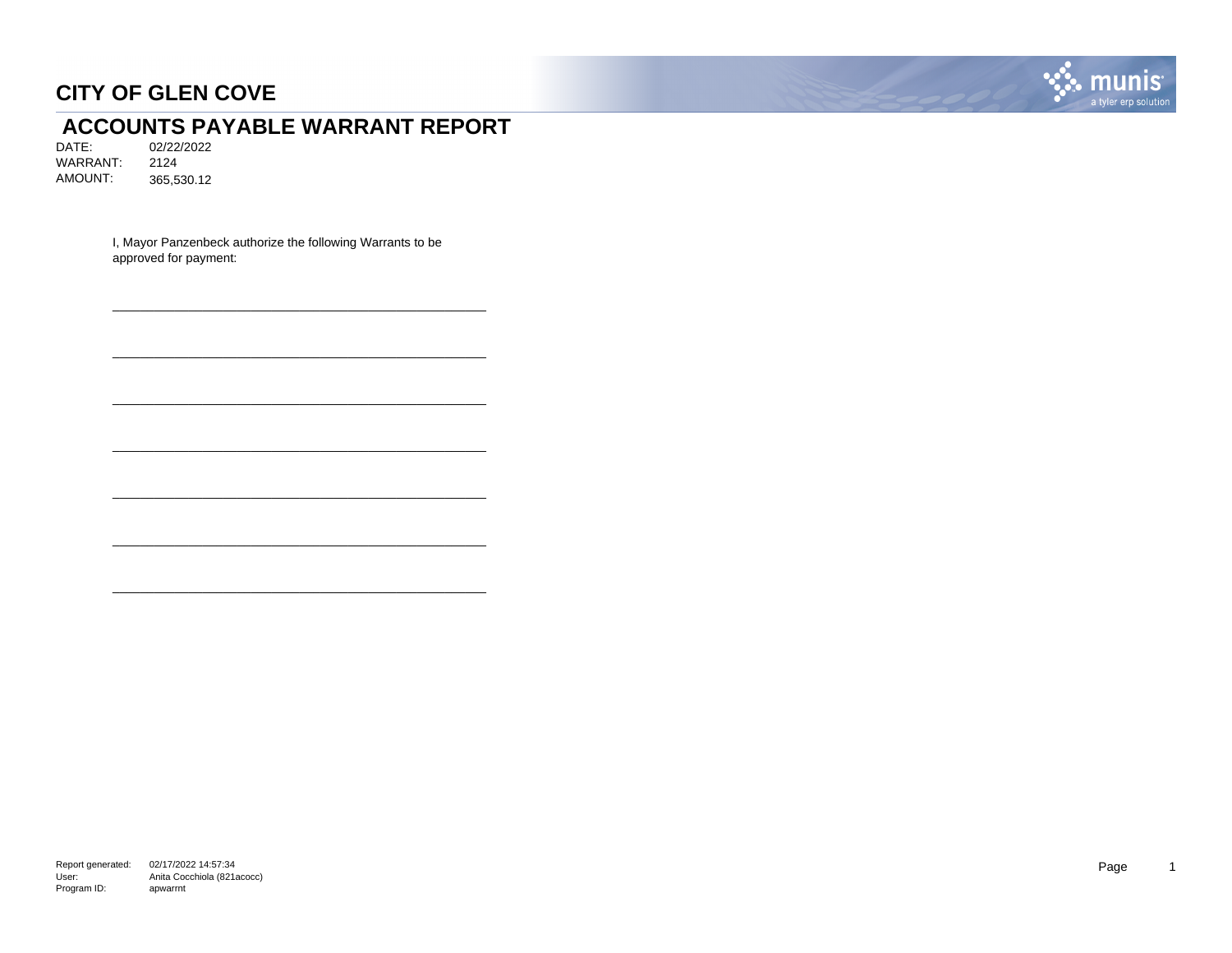

# **ACCOUNTS PAYABLE WARRANT REPORT**

#### **Detail Invoice List**

|               | <b>CASH ACCOUNT: Z</b>               | 12000      |              | <b>CASH OPERATING</b> |                            |                 |                    |               |                 |                |              |
|---------------|--------------------------------------|------------|--------------|-----------------------|----------------------------|-----------------|--------------------|---------------|-----------------|----------------|--------------|
| <b>VENDOR</b> |                                      |            | <b>REMIT</b> | <b>PO</b>             | <b>TYPE</b>                | <b>DUE DATE</b> | <b>INVOICE</b>     | <b>AMOUNT</b> | <b>DOCUMENT</b> | <b>VOUCHER</b> | <b>CHECK</b> |
| 10043         | <b>AMAZON CAPITAL SERVIC</b>         |            | 0000         | 210405                | <b>INV</b>                 | 12/31/2021      | 1N1D-7MVQ-H3LR     |               | 118064          | 116367         |              |
|               | <b>ACCOUNT DETAIL</b>                |            |              |                       |                            |                 | <b>LINE AMOUNT</b> |               |                 |                |              |
|               | 1 A7030                              | 52220      |              |                       | <b>SENIOR CENEQUIP PUR</b> |                 | 402.69             |               |                 |                |              |
|               |                                      |            |              |                       |                            |                 |                    | 402.69        |                 |                |              |
|               |                                      |            |              |                       |                            |                 | <b>CHECK TOTAL</b> | 402.69        |                 |                |              |
| 12457         | <b>ARBOR DAY FOUNDATION</b>          |            | 0000         | 210408                | <b>INV</b>                 | 12/31/2021      | SS12907591         |               | 118030          | 116333         |              |
|               | <b>ACCOUNT DETAIL</b>                |            |              |                       |                            |                 | <b>LINE AMOUNT</b> |               |                 |                |              |
|               | 1 A5110                              | 55553      |              |                       | DPW ROAD BEAUT PROG        |                 | 288.00             |               |                 |                |              |
|               |                                      |            |              |                       |                            |                 |                    | 288.00        |                 |                |              |
|               |                                      |            |              |                       |                            |                 | <b>CHECK TOTAL</b> | 288.00        |                 |                |              |
| 20068         | <b>BIONDI, MICHAEL</b>               |            | 0000         |                       | <b>INV</b>                 | 12/31/2021      | $8 - 19 - 21$      |               | 118181          | 116486         |              |
|               | <b>ACCOUNT DETAIL</b>                |            |              |                       |                            |                 | <b>LINE AMOUNT</b> |               |                 |                |              |
|               | 1 A3120                              | 52230      |              |                       | POLICE DEP EQUIP REPL      |                 | 279.99             |               |                 |                |              |
|               |                                      |            |              |                       |                            |                 |                    | 279.99        |                 |                |              |
|               |                                      |            |              |                       |                            |                 | <b>CHECK TOTAL</b> | 279.99        |                 |                |              |
| 10770         | <b>BOND, SCHOENECK &amp; KIN</b>     |            | 0000         |                       | <b>INV</b>                 | 12/31/2021      | 19900836           |               | 117923          | 116224         |              |
|               | <b>ACCOUNT DETAIL</b>                |            |              |                       |                            |                 | <b>LINE AMOUNT</b> |               |                 |                |              |
|               | 1 A1420                              | 55492      |              | <b>LEGAL</b>          | <b>LEGAL FEE</b>           |                 | 679.50             |               |                 |                |              |
|               |                                      |            |              |                       |                            |                 |                    | 679.50        |                 |                |              |
|               |                                      |            |              |                       |                            |                 | <b>CHECK TOTAL</b> | 679.50        |                 |                |              |
| 10863         | <b>CAROUSEL INDUSTRIES O</b>         |            | 0000         |                       | <b>INV</b>                 | 12/31/2021      | 2659297            |               | 117872          | 116173         |              |
|               | <b>ACCOUNT DETAIL</b>                |            |              |                       |                            |                 | <b>LINE AMOUNT</b> |               |                 |                |              |
|               | 1 A8760                              | 55955      |              | <b>OEM</b>            | <b>IDA</b>                 |                 | 342.97             |               |                 |                |              |
|               |                                      |            |              |                       |                            |                 |                    | 342.97        |                 |                |              |
|               |                                      |            |              |                       |                            |                 | <b>CHECK TOTAL</b> | 342.97        |                 |                |              |
| 40130         | <b>D &amp; B ENGINEERS &amp; ARC</b> |            | 0000         | 180942                | <b>INV</b>                 | 12/31/2021      | 134298             |               | 117866          | 116167         |              |
|               | <b>ACCOUNT DETAIL</b>                |            |              |                       |                            |                 | <b>LINE AMOUNT</b> |               |                 |                |              |
|               | 1 H8300                              | 52260      | 1826         | <b>WATER</b>          | <b>INFRASTRUC</b>          |                 | 270.09             |               |                 |                |              |
|               | 2 H8300                              | 52260 2142 |              | <b>WATER</b>          | <b>INFRASTRUC</b>          |                 | 5,843.96           |               |                 |                |              |
|               |                                      |            |              |                       |                            |                 |                    | 6,114.05      |                 |                |              |
|               |                                      |            |              |                       |                            |                 | <b>CHECK TOTAL</b> | 6,114.05      |                 |                |              |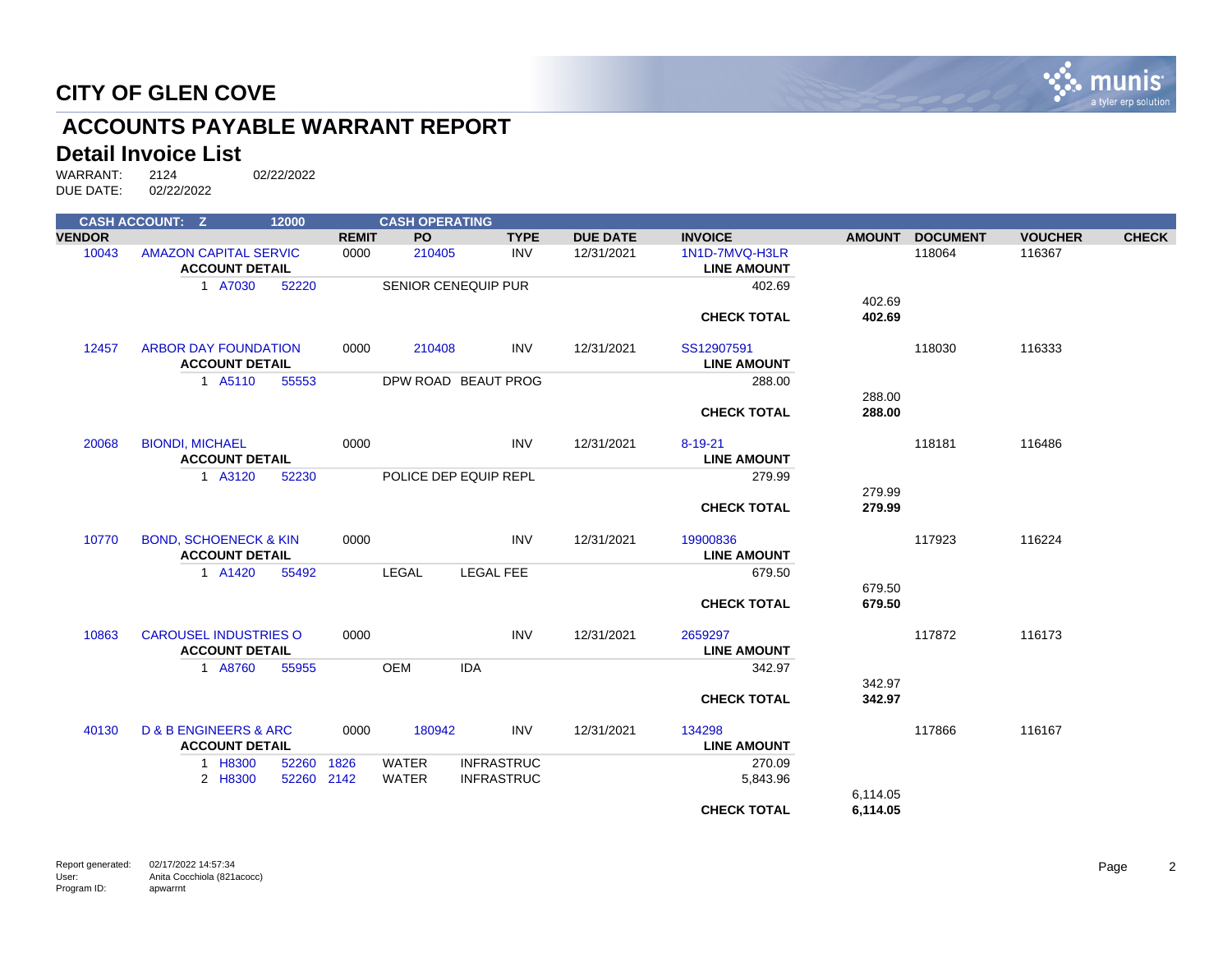

# **ACCOUNTS PAYABLE WARRANT REPORT**

#### **Detail Invoice List**

|               | <b>CASH ACCOUNT: Z</b>               | 12000      |              | <b>CASH OPERATING</b> |                   |                 |                    |          |                 |                |              |
|---------------|--------------------------------------|------------|--------------|-----------------------|-------------------|-----------------|--------------------|----------|-----------------|----------------|--------------|
| <b>VENDOR</b> |                                      |            | <b>REMIT</b> | <b>PO</b>             | <b>TYPE</b>       | <b>DUE DATE</b> | <b>INVOICE</b>     |          | AMOUNT DOCUMENT | <b>VOUCHER</b> | <b>CHECK</b> |
| 40130         | <b>D &amp; B ENGINEERS &amp; ARC</b> |            | 0000         | 180942                | <b>INV</b>        | 12/31/2021      | 134299             |          | 117867          | 116168         |              |
|               | <b>ACCOUNT DETAIL</b>                |            |              |                       |                   |                 | <b>LINE AMOUNT</b> |          |                 |                |              |
|               | 1 H8300                              | 52260 2142 |              | <b>WATER</b>          | <b>INFRASTRUC</b> |                 | 1,219.08           |          |                 |                |              |
|               |                                      |            |              |                       |                   |                 |                    | 1,219.08 |                 |                |              |
|               |                                      |            |              |                       |                   |                 | <b>CHECK TOTAL</b> | 1,219.08 |                 |                |              |
| 40130         | <b>D &amp; B ENGINEERS &amp; ARC</b> |            | 0000         |                       | <b>INV</b>        | 12/31/2021      | 134493             |          | 118036          | 116339         |              |
|               | <b>ACCOUNT DETAIL</b>                |            |              |                       |                   |                 | <b>LINE AMOUNT</b> |          |                 |                |              |
|               | 1 F8300                              | 55438      |              | <b>WATER</b>          | <b>CONTRACTS</b>  |                 | 431.25             |          |                 |                |              |
|               |                                      |            |              |                       |                   |                 |                    | 431.25   |                 |                |              |
|               |                                      |            |              |                       |                   |                 | <b>CHECK TOTAL</b> | 431.25   |                 |                |              |
| 40130         | <b>D &amp; B ENGINEERS &amp; ARC</b> |            | 0000         | 210246                | <b>INV</b>        | 12/31/2021      | 134494             |          | 118037          | 116340         |              |
|               | <b>ACCOUNT DETAIL</b>                |            |              |                       |                   |                 | <b>LINE AMOUNT</b> |          |                 |                |              |
|               | 1 H8300                              | 52260 2142 |              | <b>WATER</b>          | <b>INFRASTRUC</b> |                 | 1,571.67           |          |                 |                |              |
|               |                                      |            |              |                       |                   |                 |                    | 1.571.67 |                 |                |              |
|               |                                      |            |              |                       |                   |                 | <b>CHECK TOTAL</b> | 1.571.67 |                 |                |              |
| 40026         | DELL MARKETING L.P.                  |            | 0000         | 210386                | <b>INV</b>        | 12/31/2021      | 10557358219        |          | 118092          | 116396         |              |
|               | <b>ACCOUNT DETAIL</b>                |            |              |                       |                   |                 | <b>LINE AMOUNT</b> |          |                 |                |              |
|               | 1 H3120                              | 55404 2120 |              | <b>POLICE</b>         | HARDWARE          |                 | 3,356.52           |          |                 |                |              |
|               |                                      |            |              |                       |                   |                 |                    | 3,356.52 |                 |                |              |
|               |                                      |            |              |                       |                   |                 | <b>CHECK TOTAL</b> | 3,356.52 |                 |                |              |
| 59007         | <b>EMERGENCY RESPONDER P</b>         |            | 0000         |                       | <b>INV</b>        | 12/31/2021      | 3312145            |          | 117912          | 116213         |              |
|               | <b>ACCOUNT DETAIL</b>                |            |              |                       |                   |                 | <b>LINE AMOUNT</b> |          |                 |                |              |
|               | 1 A3410                              | 55855      |              | <b>FIRE</b>           | <b>UNIFORM</b>    |                 | 314.72             |          |                 |                |              |
|               |                                      |            |              |                       |                   |                 |                    | 314.72   |                 |                |              |
| 59007         | <b>EMERGENCY RESPONDER P</b>         |            | 0000         |                       | <b>INV</b>        | 12/31/2021      | 12311950 BAL       |          | 117913          | 116214         |              |
|               | <b>ACCOUNT DETAIL</b>                |            |              |                       |                   |                 | <b>LINE AMOUNT</b> |          |                 |                |              |
|               | 1 A3410                              | 55855      |              | <b>FIRE</b>           | <b>UNIFORM</b>    |                 | 69.99              |          |                 |                |              |
|               |                                      |            |              |                       |                   |                 |                    | 69.99    |                 |                |              |
| 59007         | <b>EMERGENCY RESPONDER P</b>         |            | 0000         |                       | <b>INV</b>        | 12/31/2021      | 42821              |          | 117914          | 116215         |              |
|               | <b>ACCOUNT DETAIL</b>                |            |              |                       |                   |                 | <b>LINE AMOUNT</b> |          |                 |                |              |
|               | 1 A3410                              | 55855      |              | <b>FIRE</b>           | <b>UNIFORM</b>    |                 | 165.00             |          |                 |                |              |
|               |                                      |            |              |                       |                   |                 |                    | 165.00   |                 |                |              |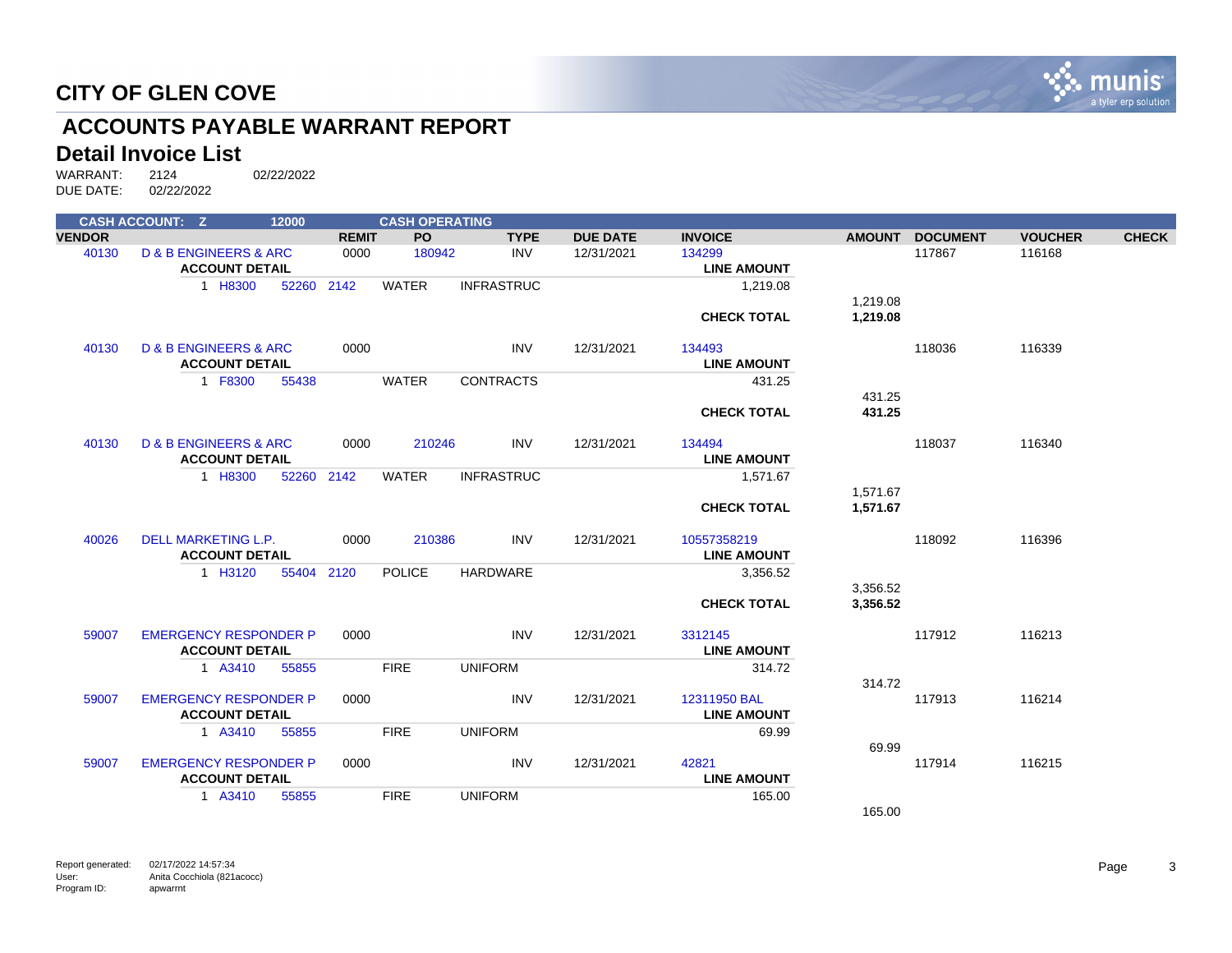

# **ACCOUNTS PAYABLE WARRANT REPORT**

#### **Detail Invoice List**

|               | <b>CASH ACCOUNT: Z</b>       | 12000      |              | <b>CASH OPERATING</b> |                 |                 |                    |          |                 |                |              |
|---------------|------------------------------|------------|--------------|-----------------------|-----------------|-----------------|--------------------|----------|-----------------|----------------|--------------|
| <b>VENDOR</b> |                              |            | <b>REMIT</b> | <b>PO</b>             | <b>TYPE</b>     | <b>DUE DATE</b> | <b>INVOICE</b>     |          | AMOUNT DOCUMENT | <b>VOUCHER</b> | <b>CHECK</b> |
| 59007         | <b>EMERGENCY RESPONDER P</b> |            | 0000         |                       | INV             | 12/31/2021      | 5192149            |          | 117915          | 116216         |              |
|               | <b>ACCOUNT DETAIL</b>        |            |              |                       |                 |                 | <b>LINE AMOUNT</b> |          |                 |                |              |
|               | 1 A3410                      | 55855      |              | <b>FIRE</b>           | <b>UNIFORM</b>  |                 | 447.75             |          |                 |                |              |
|               |                              |            |              |                       |                 |                 |                    | 447.75   |                 |                |              |
| 59007         | <b>EMERGENCY RESPONDER P</b> |            | 0000         |                       | <b>INV</b>      | 12/31/2021      | 3042150            |          | 117916          | 116217         |              |
|               | <b>ACCOUNT DETAIL</b>        |            |              |                       |                 |                 | <b>LINE AMOUNT</b> |          |                 |                |              |
|               | 1 A3410                      | 55855      |              | <b>FIRE</b>           | <b>UNIFORM</b>  |                 | 330.99             |          |                 |                |              |
|               |                              |            |              |                       |                 |                 |                    | 330.99   |                 |                |              |
| 59007         | <b>EMERGENCY RESPONDER P</b> |            | 0000         |                       | INV             | 12/31/2021      | 7345005            |          | 117917          | 116218         |              |
|               | <b>ACCOUNT DETAIL</b>        |            |              |                       |                 |                 | <b>LINE AMOUNT</b> |          |                 |                |              |
|               | 1 A3410                      | 55855      |              | <b>FIRE</b>           | <b>UNIFORM</b>  |                 | 10.00              |          |                 |                |              |
|               |                              |            |              |                       |                 |                 |                    | 10.00    |                 |                |              |
| 59007         | <b>EMERGENCY RESPONDER P</b> |            | 0000         |                       | INV             | 12/31/2021      | 7345007            |          | 117918          | 116219         |              |
|               | <b>ACCOUNT DETAIL</b>        |            |              |                       |                 |                 | <b>LINE AMOUNT</b> |          |                 |                |              |
|               | 1 A3410                      | 55855      |              | <b>FIRE</b>           | <b>UNIFORM</b>  |                 | 10.00              |          |                 |                |              |
|               |                              |            |              |                       |                 |                 |                    | 10.00    |                 |                |              |
| 59007         | <b>EMERGENCY RESPONDER P</b> |            | 0000         |                       | INV             | 12/31/2021      | 4345008            |          | 117920          | 116220         |              |
|               | <b>ACCOUNT DETAIL</b>        |            |              |                       |                 |                 | <b>LINE AMOUNT</b> |          |                 |                |              |
|               | 1 A3410                      | 55855      |              | <b>FIRE</b>           | <b>UNIFORM</b>  |                 | 10.00              |          |                 |                |              |
|               |                              |            |              |                       |                 |                 |                    | 10.00    |                 |                |              |
| 59007         | <b>EMERGENCY RESPONDER P</b> |            | 0000         |                       | <b>INV</b>      | 12/31/2021      | 7345009            |          | 117921          | 116221         |              |
|               | <b>ACCOUNT DETAIL</b>        |            |              |                       |                 |                 | <b>LINE AMOUNT</b> |          |                 |                |              |
|               | 1 A3410                      | 55855      |              | <b>FIRE</b>           | <b>UNIFORM</b>  |                 | 10.00              |          |                 |                |              |
|               |                              |            |              |                       |                 |                 |                    | 10.00    |                 |                |              |
|               |                              |            |              |                       |                 |                 | <b>CHECK TOTAL</b> | 1,368.45 |                 |                |              |
|               |                              |            |              |                       |                 |                 |                    |          |                 |                |              |
| 60077         | <b>FIREMATIC SUPPLY CO.</b>  |            | 0001         | 210399                | INV             | 12/31/2021      | 394213             |          | 118039          | 116342         |              |
|               | <b>ACCOUNT DETAIL</b>        |            |              |                       |                 |                 | <b>LINE AMOUNT</b> |          |                 |                |              |
|               | 1 H3410                      | 52250 2123 |              | <b>FIRE</b>           | <b>VEHICLES</b> |                 | 8,612.50           |          |                 |                |              |
|               |                              |            |              |                       |                 |                 |                    | 8,612.50 |                 |                |              |
|               |                              |            |              |                       |                 |                 | <b>CHECK TOTAL</b> | 8,612.50 |                 |                |              |
|               |                              |            |              |                       |                 |                 |                    |          |                 |                |              |
| 60120         | <b>FOREST IRON WORKS</b>     |            | 0000         | 210311                | <b>INV</b>      | 12/31/2021      | 14311              |          | 118029          | 116332         |              |
|               | <b>ACCOUNT DETAIL</b>        |            |              |                       |                 |                 | <b>LINE AMOUNT</b> |          |                 |                |              |
|               | 1 A5110                      | 55420      |              | DPW ROAD MAINT        |                 |                 | 3,685.00           |          |                 |                |              |
|               |                              |            |              |                       |                 |                 |                    | 3,685.00 |                 |                |              |
|               |                              |            |              |                       |                 |                 | <b>CHECK TOTAL</b> | 3,685.00 |                 |                |              |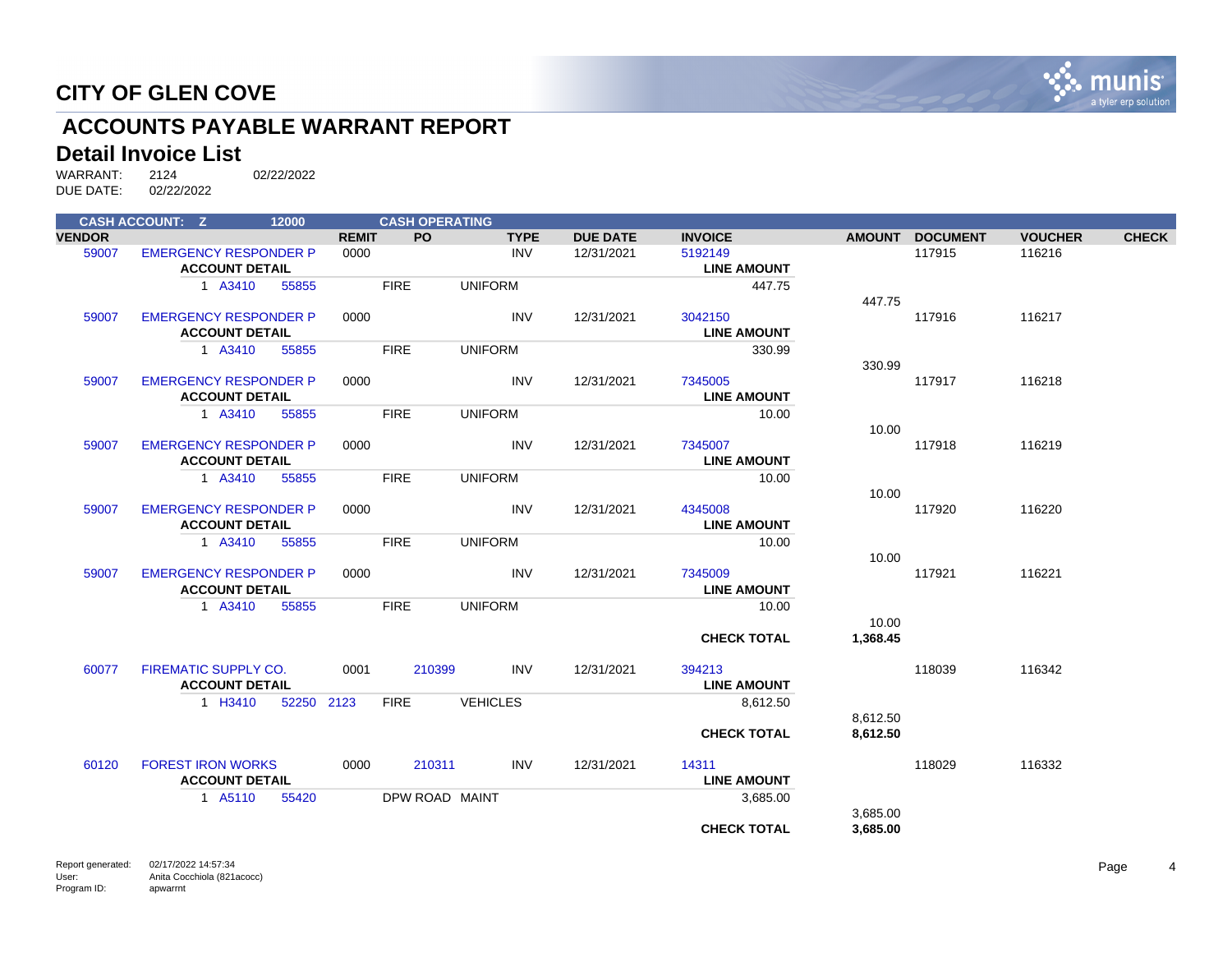

# **ACCOUNTS PAYABLE WARRANT REPORT**

#### **Detail Invoice List**

|               | <b>CASH ACCOUNT: Z</b>          | 12000      |              | <b>CASH OPERATING</b> |                           |                 |                     |               |                 |                |              |
|---------------|---------------------------------|------------|--------------|-----------------------|---------------------------|-----------------|---------------------|---------------|-----------------|----------------|--------------|
| <b>VENDOR</b> |                                 |            | <b>REMIT</b> | <b>PO</b>             | <b>TYPE</b>               | <b>DUE DATE</b> | <b>INVOICE</b>      | <b>AMOUNT</b> | <b>DOCUMENT</b> | <b>VOUCHER</b> | <b>CHECK</b> |
| 70225         | <b>GLEN COVE SCHOOL DIST</b>    |            | 0000         |                       | <b>INV</b>                | 02/11/2022      | <b>SCHOOL LIENS</b> |               | 118072          | 116376         |              |
|               | <b>ACCOUNT DETAIL</b>           |            |              |                       |                           |                 | <b>LINE AMOUNT</b>  |               |                 |                |              |
|               | $1 \text{ A}$                   | 26327      |              |                       | GEN FUND DUE SCHOOL       |                 | 1,626.02            |               |                 |                |              |
|               |                                 |            |              |                       |                           |                 |                     | 1,626.02      |                 |                |              |
|               |                                 |            |              |                       |                           |                 | <b>CHECK TOTAL</b>  | 1,626.02      |                 |                |              |
|               |                                 |            |              |                       |                           |                 |                     |               |                 |                |              |
| 80400         | <b>H2M ARCHITECTS + ENGI</b>    |            | 0000         | 210380                | <b>INV</b>                | 12/31/2021      | 224155              |               | 117868          | 116169         |              |
|               | <b>ACCOUNT DETAIL</b>           |            |              |                       |                           |                 | <b>LINE AMOUNT</b>  |               |                 |                |              |
|               | 1 H7030                         | 52240      | 2134         |                       | <b>SENIOR CTRBLDGIMPR</b> |                 | 8,434.03            |               |                 |                |              |
|               |                                 |            |              |                       |                           |                 |                     | 8,434.03      |                 |                |              |
|               |                                 |            |              |                       |                           |                 | <b>CHECK TOTAL</b>  | 8,434.03      |                 |                |              |
| 10358         | <b>HIRANI ENGINEERING &amp;</b> |            | 0000         | 190878                | <b>INV</b>                | 12/31/2021      | #4 19-0156-3        |               | 118048          | 116351         |              |
|               | <b>ACCOUNT DETAIL</b>           |            |              |                       |                           |                 | <b>LINE AMOUNT</b>  |               |                 |                |              |
|               | 1 H1490                         | 52260      | 1753         |                       | DPW ADMIN INFRASTRUC      |                 | 25,837.59           |               |                 |                |              |
|               |                                 |            |              |                       |                           |                 |                     | 25,837.59     |                 |                |              |
|               |                                 |            |              |                       |                           |                 | <b>CHECK TOTAL</b>  | 25,837.59     |                 |                |              |
|               |                                 |            |              |                       |                           |                 |                     |               |                 |                |              |
| 120021        | <b>LONG ISLAND FOREIGN A</b>    |            | 0000         |                       | <b>INV</b>                | 12/31/2021      | 10280317 WATER      |               | 118038          | 116341         |              |
|               | <b>ACCOUNT DETAIL</b>           |            |              |                       |                           |                 | <b>LINE AMOUNT</b>  |               |                 |                |              |
|               | 1 F8300                         | 54324      |              | <b>WATER</b>          | <b>SUPPLIES</b>           |                 | 45.29               |               |                 |                |              |
|               |                                 |            |              |                       |                           |                 |                     | 45.29         |                 |                |              |
|               |                                 |            |              |                       |                           |                 | <b>CHECK TOTAL</b>  | 45.29         |                 |                |              |
|               |                                 |            |              |                       |                           |                 |                     |               |                 |                |              |
| 122025        | <b>LONG ISLAND SANITATIO</b>    |            | 0000         | 210349                | <b>INV</b>                | 12/31/2021      | 39839               |               | 117922          | 116223         |              |
|               | <b>ACCOUNT DETAIL</b>           |            |              |                       |                           |                 | <b>LINE AMOUNT</b>  |               |                 |                |              |
|               | 1 A8160                         | 55420      |              | GARBAGE               | MAINT                     |                 | 4,145.00            |               |                 |                |              |
|               | 2 H8160                         | 55420 2105 |              | GARBAGE               | REUSE BOD                 |                 | 70,459.00           |               |                 |                |              |
|               |                                 |            |              |                       |                           |                 |                     | 74,604.00     |                 |                |              |
|               |                                 |            |              |                       |                           |                 | <b>CHECK TOTAL</b>  | 74,604.00     |                 |                |              |
| 120255        | LIRO ENGINEERS, INC.            |            | 0000         | 210326                | <b>INV</b>                | 12/31/2021      | 2113401             |               | 117964          | 116267         |              |
|               | <b>ACCOUNT DETAIL</b>           |            |              |                       |                           |                 | <b>LINE AMOUNT</b>  |               |                 |                |              |
|               | 1 H <sub>5</sub> 110            | 52260      | 2026         | DPW ROADSPARKING      |                           |                 | 50,222.78           |               |                 |                |              |
|               |                                 |            |              |                       |                           |                 |                     | 50,222.78     |                 |                |              |
|               |                                 |            |              |                       |                           |                 | <b>CHECK TOTAL</b>  | 50,222.78     |                 |                |              |
|               |                                 |            |              |                       |                           |                 |                     |               |                 |                |              |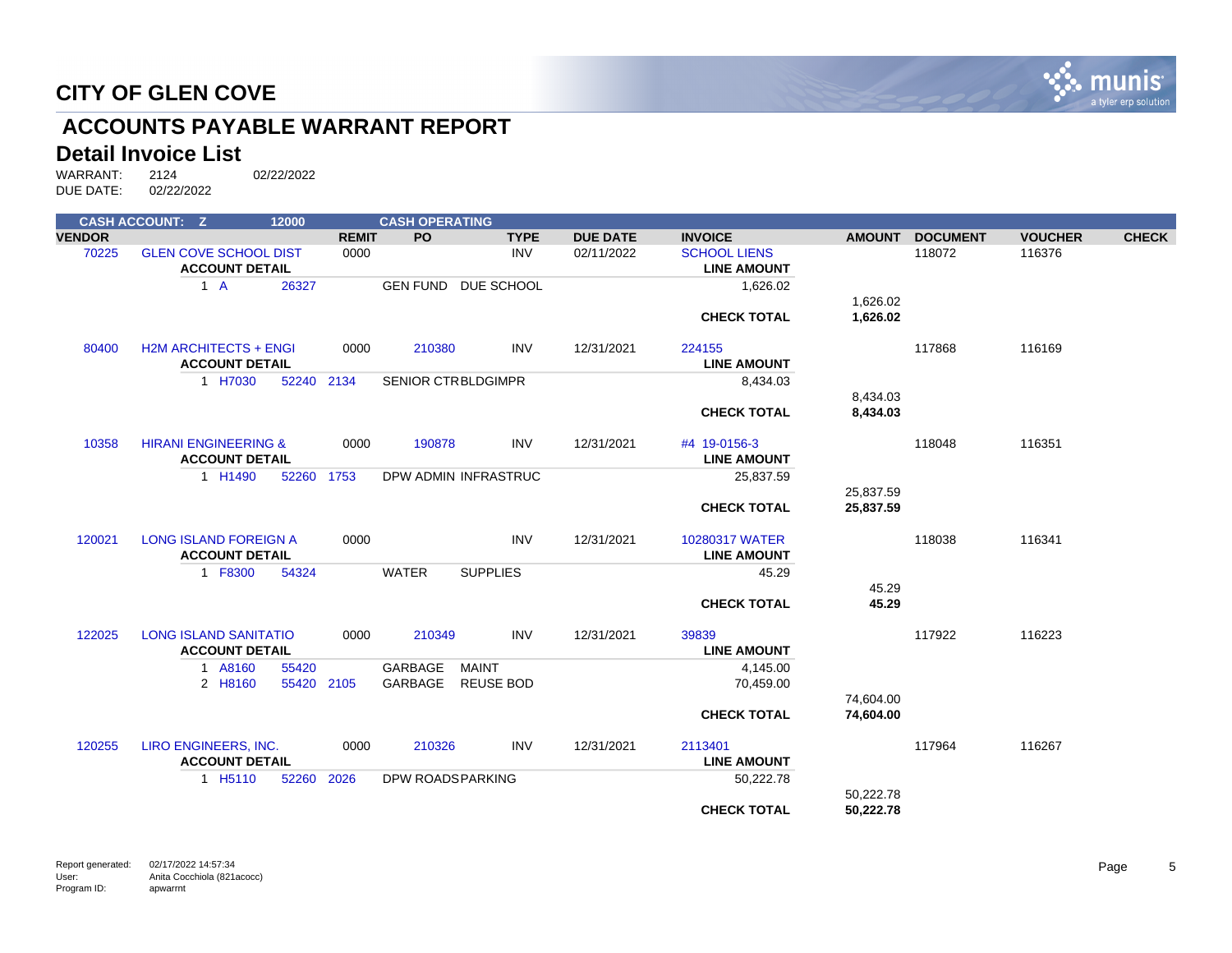

# **ACCOUNTS PAYABLE WARRANT REPORT**

#### **Detail Invoice List**

|                   | <b>CASH ACCOUNT: Z</b>                        | 12000 |              | <b>CASH OPERATING</b> |                   |             |                 |                               |          |                 |                |              |
|-------------------|-----------------------------------------------|-------|--------------|-----------------------|-------------------|-------------|-----------------|-------------------------------|----------|-----------------|----------------|--------------|
| <b>VENDOR</b>     |                                               |       | <b>REMIT</b> | PO.                   |                   | <b>TYPE</b> | <b>DUE DATE</b> | <b>INVOICE</b>                |          | AMOUNT DOCUMENT | <b>VOUCHER</b> | <b>CHECK</b> |
| 120257            | LIRO GIS AND SURVEY,<br><b>ACCOUNT DETAIL</b> |       | 0000         | 210253                |                   | <b>INV</b>  | 12/31/2021      | 2112202<br><b>LINE AMOUNT</b> |          | 118148          | 116452         |              |
|                   | 1 A1490                                       | 55438 |              | DPW ADMIN CONTRACTS   |                   |             |                 | 1,336.95                      |          |                 |                |              |
|                   | 2 F8300                                       | 52230 |              | <b>WATER</b>          | <b>EQUIP REPL</b> |             |                 | 6,060.84                      |          |                 |                |              |
|                   |                                               |       |              |                       |                   |             |                 |                               | 7,397.79 |                 |                |              |
|                   |                                               |       |              |                       |                   |             |                 | <b>CHECK TOTAL</b>            | 7,397.79 |                 |                |              |
| 130288            | <b>MOTIVE PARTS COMPANY,</b>                  |       | 0000         |                       |                   | <b>INV</b>  | 12/31/2021      | 50860                         |          | 118068          | 116371         |              |
|                   | <b>ACCOUNT DETAIL</b>                         |       |              |                       |                   |             |                 | <b>LINE AMOUNT</b>            |          |                 |                |              |
|                   | 1 A3410                                       | 55420 |              | <b>FIRE</b>           | <b>MAINT</b>      |             |                 | 45.00                         |          |                 |                |              |
|                   |                                               |       |              |                       |                   |             |                 |                               | 45.00    |                 |                |              |
| 130288            | <b>MOTIVE PARTS COMPANY,</b>                  |       | 0000         |                       |                   | <b>INV</b>  | 12/31/2021      | 50873                         |          | 118069          | 116372         |              |
|                   | <b>ACCOUNT DETAIL</b>                         |       |              |                       |                   |             |                 | <b>LINE AMOUNT</b>            |          |                 |                |              |
|                   | 1 A3410                                       | 55420 |              | <b>FIRE</b>           | <b>MAINT</b>      |             |                 | 20.00                         |          |                 |                |              |
|                   |                                               |       |              |                       |                   |             |                 |                               | 20.00    |                 |                |              |
|                   |                                               |       |              |                       |                   |             |                 | <b>CHECK TOTAL</b>            | 65.00    |                 |                |              |
| 133405            | <b>MOUNTAIN A/C &amp; HEATIN</b>              |       | 0000         |                       |                   | <b>INV</b>  | 12/31/2021      | 56807                         |          | 118031          | 116334         |              |
|                   | <b>ACCOUNT DETAIL</b>                         |       |              |                       |                   |             |                 | <b>LINE AMOUNT</b>            |          |                 |                |              |
|                   | 1 A3410                                       | 55420 |              | <b>FIRE</b>           | <b>MAINT</b>      |             |                 | 325.00                        |          |                 |                |              |
|                   |                                               |       |              |                       |                   |             |                 |                               | 325.00   |                 |                |              |
| 133405            | <b>MOUNTAIN A/C &amp; HEATIN</b>              |       | 0000         |                       |                   | <b>INV</b>  | 12/31/2021      | 56813                         |          | 118032          | 116335         |              |
|                   | <b>ACCOUNT DETAIL</b>                         |       |              |                       |                   |             |                 | <b>LINE AMOUNT</b>            |          |                 |                |              |
|                   | 1 A3410                                       | 55420 |              | <b>FIRE</b>           | <b>MAINT</b>      |             |                 | 237.19                        |          |                 |                |              |
|                   |                                               |       |              |                       |                   |             |                 |                               | 237.19   |                 |                |              |
| 133405            | <b>MOUNTAIN A/C &amp; HEATIN</b>              |       | 0000         |                       |                   | <b>INV</b>  | 12/31/2021      | 55972                         |          | 118033          | 116336         |              |
|                   | <b>ACCOUNT DETAIL</b>                         |       |              |                       |                   |             |                 | <b>LINE AMOUNT</b>            |          |                 |                |              |
|                   | 1 A3410                                       | 55420 |              | <b>FIRE</b>           | <b>MAINT</b>      |             |                 | 314.00                        |          |                 |                |              |
|                   | <b>MOUNTAIN A/C &amp; HEATIN</b>              |       |              |                       |                   | <b>INV</b>  |                 | 55979                         | 314.00   |                 | 116337         |              |
| 133405            | <b>ACCOUNT DETAIL</b>                         |       | 0000         |                       |                   |             | 12/31/2021      |                               |          | 118034          |                |              |
|                   |                                               |       |              |                       |                   |             |                 | <b>LINE AMOUNT</b>            |          |                 |                |              |
|                   | 1 A3410                                       | 55420 |              | <b>FIRE</b>           | <b>MAINT</b>      |             |                 | 382.00                        | 382.00   |                 |                |              |
| 133405            | <b>MOUNTAIN A/C &amp; HEATIN</b>              |       | 0000         |                       |                   | <b>INV</b>  | 12/31/2021      | 56847                         |          | 118035          | 116338         |              |
|                   | <b>ACCOUNT DETAIL</b>                         |       |              |                       |                   |             |                 | <b>LINE AMOUNT</b>            |          |                 |                |              |
|                   | 1 A3410                                       | 55420 |              | <b>FIRE</b>           | <b>MAINT</b>      |             |                 | 646.75                        |          |                 |                |              |
|                   |                                               |       |              |                       |                   |             |                 |                               | 646.75   |                 |                |              |
|                   |                                               |       |              |                       |                   |             |                 | <b>CHECK TOTAL</b>            | 1,904.94 |                 |                |              |
| Report generated: | 02/17/2022 14:57:34                           |       |              |                       |                   |             |                 |                               |          |                 |                | Page         |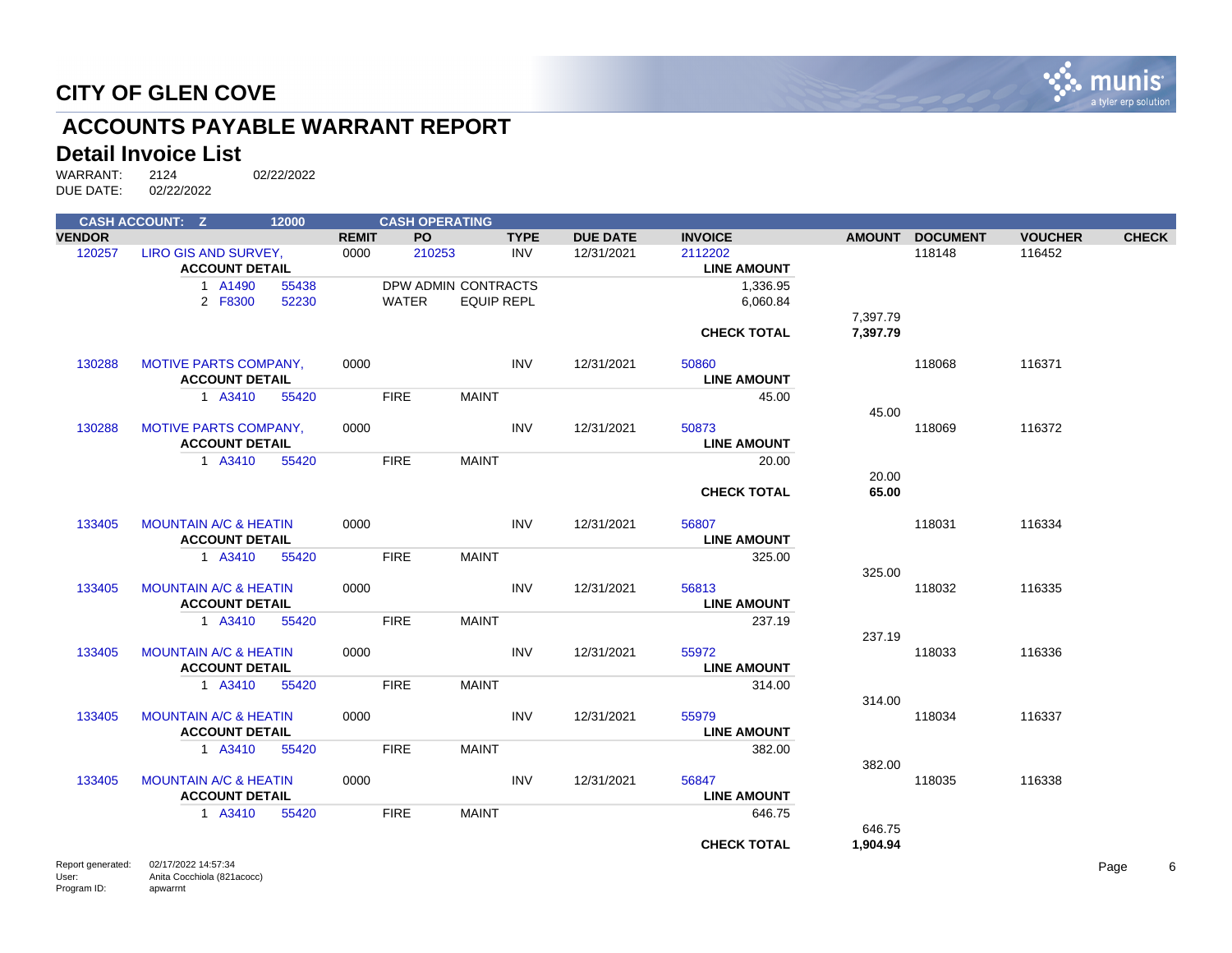

# **ACCOUNTS PAYABLE WARRANT REPORT**

#### **Detail Invoice List**

WARRANT: 2124 02/22/2022 DUE DATE: 02/22/2022

|               | <b>CASH ACCOUNT: Z</b>                                | 12000 |              | <b>CASH OPERATING</b> |                      |                 |                                  |               |                 |                |              |
|---------------|-------------------------------------------------------|-------|--------------|-----------------------|----------------------|-----------------|----------------------------------|---------------|-----------------|----------------|--------------|
| <b>VENDOR</b> |                                                       |       | <b>REMIT</b> | <b>PO</b>             | <b>TYPE</b>          | <b>DUE DATE</b> | <b>INVOICE</b>                   | <b>AMOUNT</b> | <b>DOCUMENT</b> | <b>VOUCHER</b> | <b>CHECK</b> |
| 141260        | <b>NASSAU COUNTY TREASUR</b><br><b>ACCOUNT DETAIL</b> |       | 0000         |                       | <b>INV</b>           | 12/31/2021      | GC 2021-4<br><b>LINE AMOUNT</b>  |               | 118066          | 116369         |              |
|               | 1 A1310                                               | 55459 |              | <b>FINANCE</b>        | <b>NC TUITION</b>    |                 | 107,212.29                       | 107,212.29    |                 |                |              |
|               |                                                       |       |              |                       |                      |                 | <b>CHECK TOTAL</b>               | 107,212.29    |                 |                |              |
| 144891        | <b>NORTH SHORE FIRE EQUI</b><br><b>ACCOUNT DETAIL</b> |       | 0000         | 210104                | <b>INV</b>           | 12/31/2021      | 1249399<br><b>LINE AMOUNT</b>    |               | 117869          | 116170         |              |
|               | 1 A3120                                               | 55446 |              |                       | POLICE DEP SAFETY EQ |                 | 218.72                           | 218.72        |                 |                |              |
|               |                                                       |       |              |                       |                      |                 | <b>CHECK TOTAL</b>               | 218.72        |                 |                |              |
| 160390        | <b>PACE ANALYTICAL SERVI</b><br><b>ACCOUNT DETAIL</b> |       | 0000         | 210185                | <b>INV</b>           | 12/31/2021      | 2270012536<br><b>LINE AMOUNT</b> |               | 117966          | 116269         |              |
|               | 1 F8300                                               | 54311 |              | <b>WATER</b>          | <b>WTR FEES</b>      |                 | 4,320.00                         | 4,320.00      |                 |                |              |
|               |                                                       |       |              |                       |                      |                 | <b>CHECK TOTAL</b>               | 4,320.00      |                 |                |              |
| 160800        | PICKERING, G.E. INC.<br><b>ACCOUNT DETAIL</b>         |       | 0000         |                       | <b>INV</b>           | 12/31/2021      | 11-210727<br><b>LINE AMOUNT</b>  |               | 117871          | 116172         |              |
|               | 1 A3310                                               | 55446 |              |                       | AUX POLICE SAFETY EQ |                 | 913.80                           | 913.80        |                 |                |              |
|               |                                                       |       |              |                       |                      |                 | <b>CHECK TOTAL</b>               | 913.80        |                 |                |              |
| 160031        | PRECISION ART SHIELDS<br><b>ACCOUNT DETAIL</b>        |       | 0000         |                       | <b>INV</b>           | 12/31/2021      | 213799<br><b>LINE AMOUNT</b>     |               | 117965          | 116268         |              |
|               | 1 A3410                                               | 55437 |              | <b>FIRE</b>           | CHIEF'S EX           |                 | 475.00                           | 475.00        |                 |                |              |
|               |                                                       |       |              |                       |                      |                 | <b>CHECK TOTAL</b>               | 475.00        |                 |                |              |
| 190472        | <b>SAULINO, LOUIS</b><br><b>ACCOUNT DETAIL</b>        |       | 0000         |                       | <b>INV</b>           | 12/31/2021      | NOV-DEC 21<br><b>LINE AMOUNT</b> |               | 118047          | 116350         |              |
|               | 1 A1490                                               | 55411 |              | DPW ADMIN TRAVEL      |                      |                 | 212.80                           | 212.80        |                 |                |              |
|               |                                                       |       |              |                       |                      |                 | <b>CHECK TOTAL</b>               | 212.80        |                 |                |              |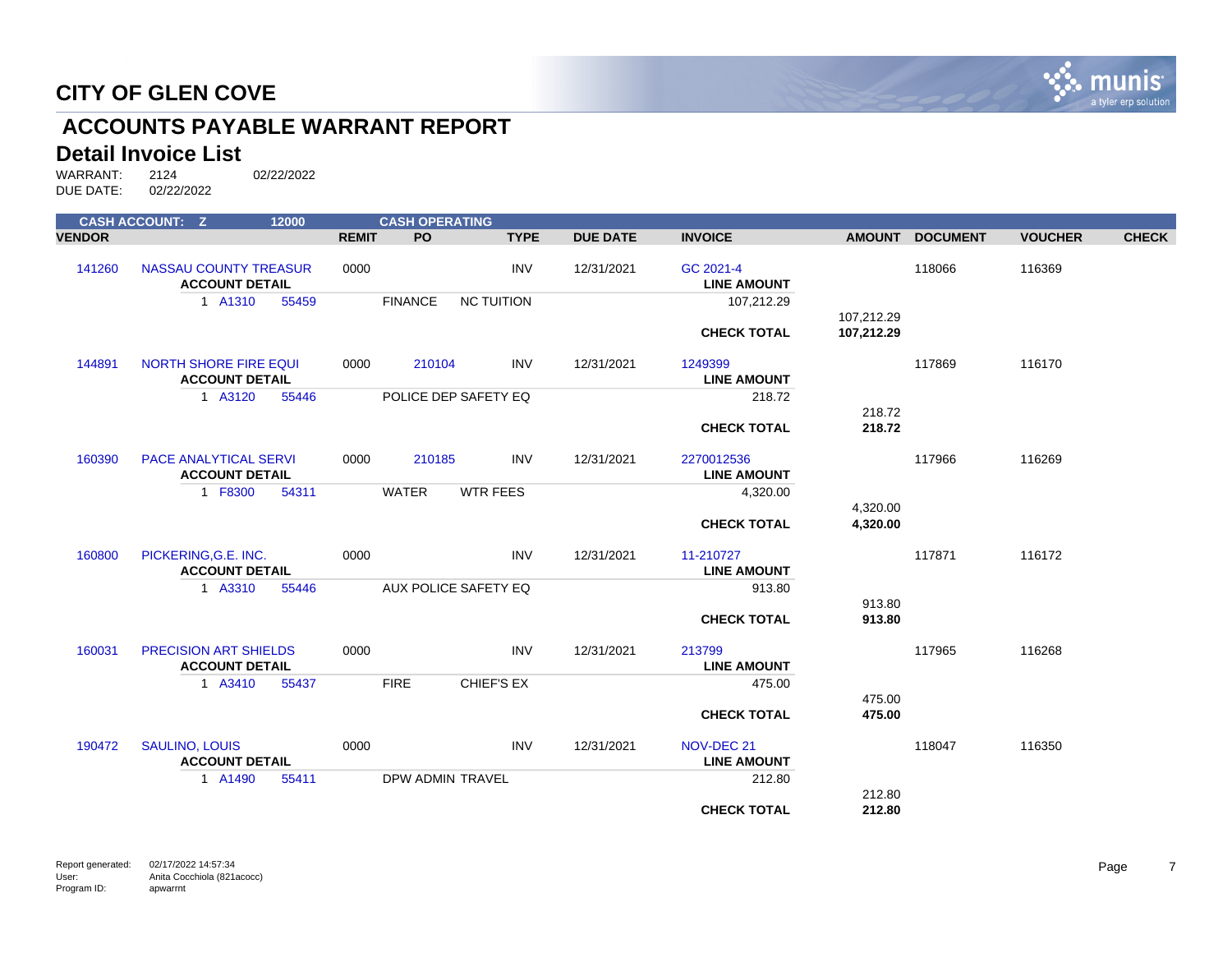

# **ACCOUNTS PAYABLE WARRANT REPORT**

#### **Detail Invoice List**

|               | <b>CASH ACCOUNT: Z</b>           | 12000 | <b>CASH OPERATING</b>     |                             |             |                 |                    |               |                 |                |              |
|---------------|----------------------------------|-------|---------------------------|-----------------------------|-------------|-----------------|--------------------|---------------|-----------------|----------------|--------------|
| <b>VENDOR</b> |                                  |       | <b>PO</b><br><b>REMIT</b> |                             | <b>TYPE</b> | <b>DUE DATE</b> | <b>INVOICE</b>     | <b>AMOUNT</b> | <b>DOCUMENT</b> | <b>VOUCHER</b> | <b>CHECK</b> |
| 190900        | <b>SHI INTERNATIONAL COR</b>     |       | 0000<br>210415            |                             | <b>INV</b>  | 12/31/2021      | B14679969          |               | 118093          | 116397         |              |
|               | <b>ACCOUNT DETAIL</b>            |       |                           |                             |             |                 | <b>LINE AMOUNT</b> |               |                 |                |              |
|               | 1 A3120                          | 55443 |                           | POLICE DEP TECH SERV        |             |                 | 789.82             |               |                 |                |              |
|               |                                  |       |                           |                             |             |                 |                    | 789.82        |                 |                |              |
|               |                                  |       |                           |                             |             |                 | <b>CHECK TOTAL</b> | 789.82        |                 |                |              |
| 10720         | <b>U.S. BANK NATIONAL AS</b>     |       | 0001<br>210060            |                             | <b>INV</b>  | 12/31/2021      | 437498512R         |               | 117870          | 116171         |              |
|               | <b>ACCOUNT DETAIL</b>            |       |                           |                             |             |                 | <b>LINE AMOUNT</b> |               |                 |                |              |
|               | 1 A3120                          | 55407 |                           | POLICE DEP EQUIP SER        |             |                 | 43,884.56          |               |                 |                |              |
|               |                                  |       |                           |                             |             |                 |                    | 43,884.56     |                 |                |              |
|               |                                  |       |                           |                             |             |                 | <b>CHECK TOTAL</b> | 43,884.56     |                 |                |              |
| 220300        | <b>VALLEY SPORT &amp; TROPHY</b> |       | 0000<br>210342            |                             | <b>INV</b>  | 12/31/2021      | 8268               |               | 118067          | 116370         |              |
|               | <b>ACCOUNT DETAIL</b>            |       |                           |                             |             |                 | <b>LINE AMOUNT</b> |               |                 |                |              |
|               | 1 A7030                          | 54324 |                           | <b>SENIOR CENSUPPLIES</b>   |             |                 | 965.00             |               |                 |                |              |
|               |                                  |       |                           |                             |             |                 |                    | 965.00        |                 |                |              |
|               |                                  |       |                           |                             |             |                 | <b>CHECK TOTAL</b> | 965.00        |                 |                |              |
| 230555        | <b>W.B. MASON OFFICE SUP</b>     |       | 210409<br>0000            |                             | <b>INV</b>  | 12/31/2021      | 226994786          |               | 117873          | 116174         |              |
|               | <b>ACCOUNT DETAIL</b>            |       |                           |                             |             |                 | <b>LINE AMOUNT</b> |               |                 |                |              |
|               | 1 A8760                          | 55955 | <b>OEM</b>                | <b>IDA</b>                  |             |                 | 490.60             |               |                 |                |              |
|               |                                  |       |                           |                             |             |                 |                    | 490.60        |                 |                |              |
|               |                                  |       |                           |                             |             |                 | <b>CHECK TOTAL</b> | 490.60        |                 |                |              |
| 10369         | <b>WESTAR CONSTRUCTION G</b>     |       | 210416<br>0000            |                             | <b>INV</b>  | 12/31/2021      | 2499R              |               | 118065          | 116368         |              |
|               | <b>ACCOUNT DETAIL</b>            |       |                           |                             |             |                 | <b>LINE AMOUNT</b> |               |                 |                |              |
|               | 1 A8760                          | 55955 | <b>OEM</b>                | <b>IDA</b>                  |             |                 | 7,558.42           |               |                 |                |              |
|               |                                  |       |                           |                             |             |                 |                    | 7,558.42      |                 |                |              |
|               |                                  |       |                           |                             |             |                 | <b>CHECK TOTAL</b> | 7,558.42      |                 |                |              |
| 46            | <b>INVOICES</b>                  |       |                           | <b>WARRANT TOTAL</b>        |             |                 | 365,530.12         | 365,530.12    |                 |                |              |
|               |                                  |       |                           | <b>CASH ACCOUNT BALANCE</b> |             |                 |                    | 0.00          |                 |                |              |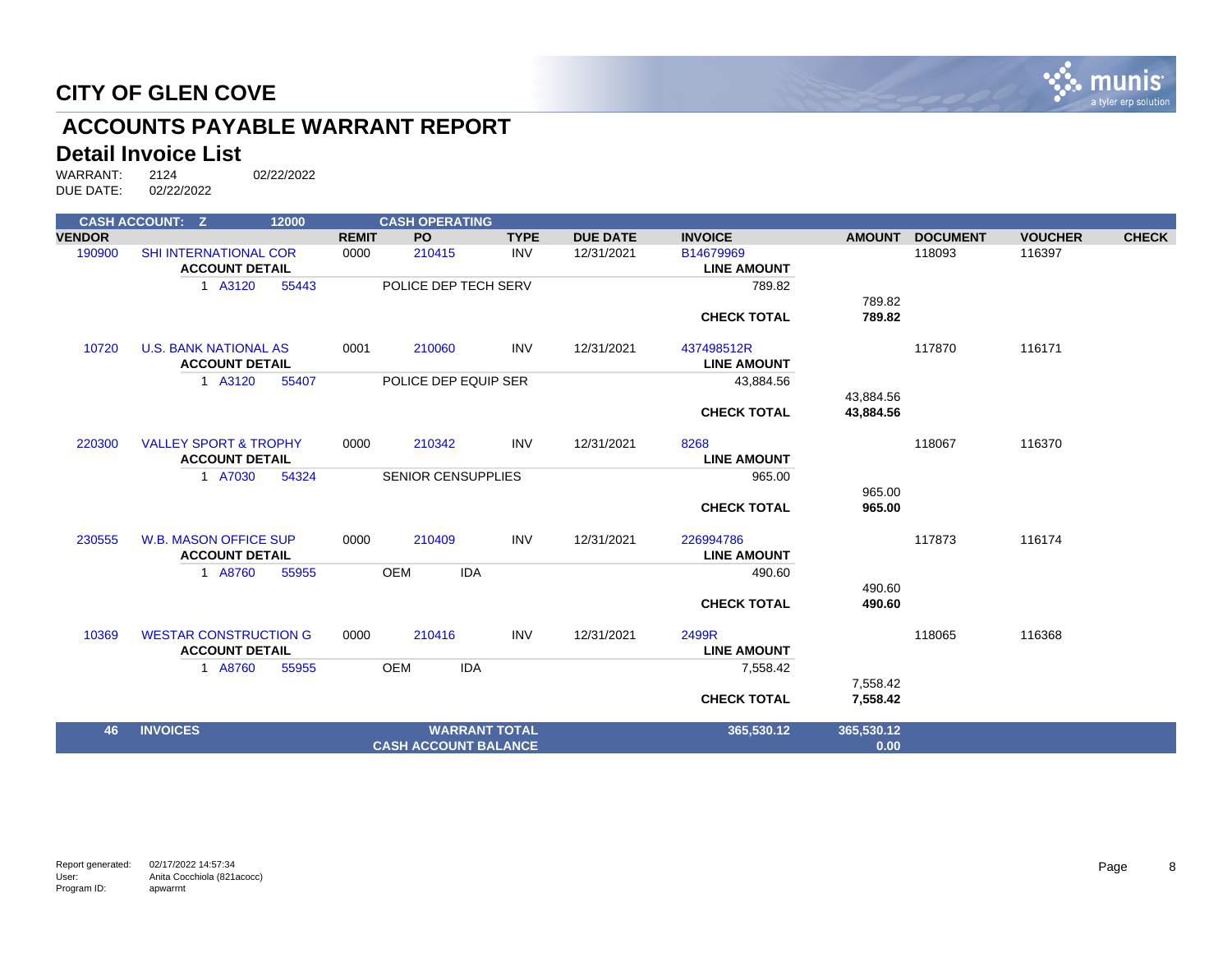

# **ACCOUNTS PAYABLE WARRANT REPORT**

# Warrant Summary<br>WARRANT: 2124

User: Program ID: Anita Cocchiola (821acocc)

apwarrnt

| <b>FUND</b> | <b>ORG</b>                  |                                          | <b>ACCOUNT</b>               |                                  | <b>AMOUNT</b> | <b>AVLB BUDGET</b> |
|-------------|-----------------------------|------------------------------------------|------------------------------|----------------------------------|---------------|--------------------|
| Α           | A                           | <b>GENERAL FUND</b>                      | A -00-0000-26327 -           | DUE TO SCHOOL DISTRIC            | 1,626.02      |                    |
| A           | A1310                       | <b>FINANCE DEPARTMENT</b>                | A -01-1310-55459 -           | NASSAU COUNTY TUITION            | 107,212.29    | 13,685.10          |
| Α           | A1420                       | <b>CITY ATTORNEY</b>                     | A -01-1420-55492 -           | <b>LEGAL FEES</b>                | 679.50        | $-75,088.21$       |
| A           | A1490                       | DEPT PUBLIC WORKS - A                    | A -01-1490-55411 -           | <b>TRAVEL</b>                    | 212.80        | $-55.60$           |
| Α           | A1490                       | DEPT PUBLIC WORKS - A                    | A -01-1490-55438 -           | <b>CONTRACTUAL SERVICES</b>      | 1,336.95      | 2,341.06           |
| Α           | A3120                       | POLICE DEPARTMENT                        | A -03-3120-52230 -           | <b>EQUIPMENT REPLACEMENT</b>     | 279.99        | 15,871.27          |
| Α           | A3120                       | POLICE DEPARTMENT                        | A -03-3120-55407 -           | EQUIP. SERVICE & RENT            | 43,884.56     | 1,289.64           |
| Α           | A3120                       | POLICE DEPARTMENT                        | A -03-3120-55443 -           | <b>TECHNICAL SERVICES</b>        | 789.82        | 580.40             |
| Α           | A3120                       | POLICE DEPARTMENT                        | A -03-3120-55446 -           | <b>SAFETY EQUIPMENT</b>          | 218.72        | 1,463.30           |
| Α           | A3310                       | <b>AUXILIARY POLICE</b>                  | A -03-3310-55446 -           | <b>SAFETY EQUIPMENT</b>          | 913.80        | 6.60               |
| Α           | A3410                       | <b>FIRE DEPARTMENT</b>                   | A -03-3410-55420 -           | <b>REPAIRS &amp; MAINTENANCE</b> | 1,969.94      | $-1,968.97$        |
| Α           | A3410                       | FIRE DEPARTMENT                          | A -03-3410-55437 -           | FIRE CHIEF'S EXPENSE             | 475.00        | 263.60             |
| Α           | A3410                       | FIRE DEPARTMENT                          | A -03-3410-55855 -           | <b>UNIFORM</b>                   | 1,368.45      | 193.60             |
| Α           | A5110                       | <b>DEPT PUBLIC WORKS - R</b>             | A -05-5110-55420 -           | <b>REPAIRS &amp; MAINTENANCE</b> | 3.685.00      | 37.91              |
| A           | A5110                       | DEPT PUBLIC WORKS - R                    | A -05-5110-55553 -           | <b>BEAUTIFICATION PROGRA</b>     | 288.00        | 1,707.25           |
| Α           | A7030                       | <b>SENIOR CENTER - REC &amp;</b>         | A -07-7030-52220 -           | <b>EQUIPMENT PURCHASE</b>        | 402.69        | 3,060.04           |
| A           | A7030                       | <b>SENIOR CENTER - REC &amp;</b>         | A -07-7030-54324 -           | <b>GENERAL SUPPLIES</b>          | 965.00        | 3,097.63           |
| Α           | A8160                       | <b>DEPT PUBLIC WORKS - S</b>             | A -08-8160-55420 -           | <b>REPAIRS &amp; MAINTENANCE</b> | 4,145.00      | 323.21             |
| A           | A8760                       | EMERGENCY DISASTER WO A -03-8760-55955 - |                              | <b>IDA DAMAGES</b>               | 8,391.99      | $-159.014.45$      |
|             |                             |                                          |                              | <b>FUND TOTAL</b>                | 178.845.52    |                    |
|             | <b>CASH ACCOUNT Z 12000</b> | <b>BALANCE .00</b>                       |                              |                                  |               |                    |
| F           | F8300                       | <b>WATER DIVISION</b>                    | F -08-8300-52230 -           | <b>EQUIPMENT REPLACEMENT</b>     | 6,060.84      | 2,050.31           |
| F           | F8300                       | <b>WATER DIVISION</b>                    | $-08 - 8300 - 54311 -$<br>F. | <b>WATER TESTING FEES</b>        | 4.320.00      | 3.125.00           |
| F           | F8300                       | <b>WATER DIVISION</b>                    | $-08 - 8300 - 54324 -$<br>F  | <b>GENERAL SUPPLIES</b>          | 45.29         | 18,366.62          |
| F           | F8300                       | <b>WATER DIVISION</b>                    | $-08 - 8300 - 55438 -$<br>F. | <b>CONTRACTUAL SERVICES</b>      | 431.25        | 47,724.43          |
|             |                             |                                          |                              | <b>FUND TOTAL</b>                | 10,857.38     |                    |
|             | <b>CASH ACCOUNT Z 12000</b> | <b>BALANCE .00</b>                       |                              |                                  |               |                    |
| н           | H1490                       | DEPT PUBLIC WORKS - A                    | H -01-1490-52260 -1753       | BREWSTER STREET GARAG            | 25.837.59     | 0.00               |
| Н           | H3120                       | <b>POLICE</b>                            | H -03-3120-55404 -2120       | <b>COMPUTER HARDWARE/SOF</b>     | 3,356.52      | 13,594.37          |
| H           | H3410                       | <b>FIRE DEPARTMENT</b>                   | H -03-3410-52250 -2123       | FIRE TRUCK AND RELATE            | 8,612.50      | 794,562.05         |
| Н           | H5110                       | DEPT PUBLIC WORKS - R                    | H -05-5110-52260 -2026       | PARKING GARAGE CONNEC            | 50,222.78     | $-220.00$          |
| H           | H7030                       | <b>SENIOR CENTER</b>                     | H -07-7030-52240 -2134       | <b>BUILDING IMPROVEMENTS</b>     | 8,434.03      | 36,011.15          |
| H           | H8160                       | <b>DEPT PUBLIC WORKS - S</b>             | H -08-8160-55420 -2105       | <b>REFUSE BODY FOR TRUCK</b>     | 70,459.00     | 0.00               |
| H           | H8300                       | <b>WATER DIVISION</b>                    | H -08-8300-52260 -1826       | <b>SEAMANS ROAD WELL ENG</b>     | 270.09        | 0.00               |
| н           | H8300                       | <b>WATER DIVISION</b>                    | H -08-8300-52260 -2142       | <b>WATER INFRASTRUCTURE</b>      | 8,634.71      | 1,925,512.20       |
|             |                             |                                          |                              |                                  |               |                    |
|             | Report generated:           | 02/17/2022 14:57:34                      |                              |                                  |               | Page               |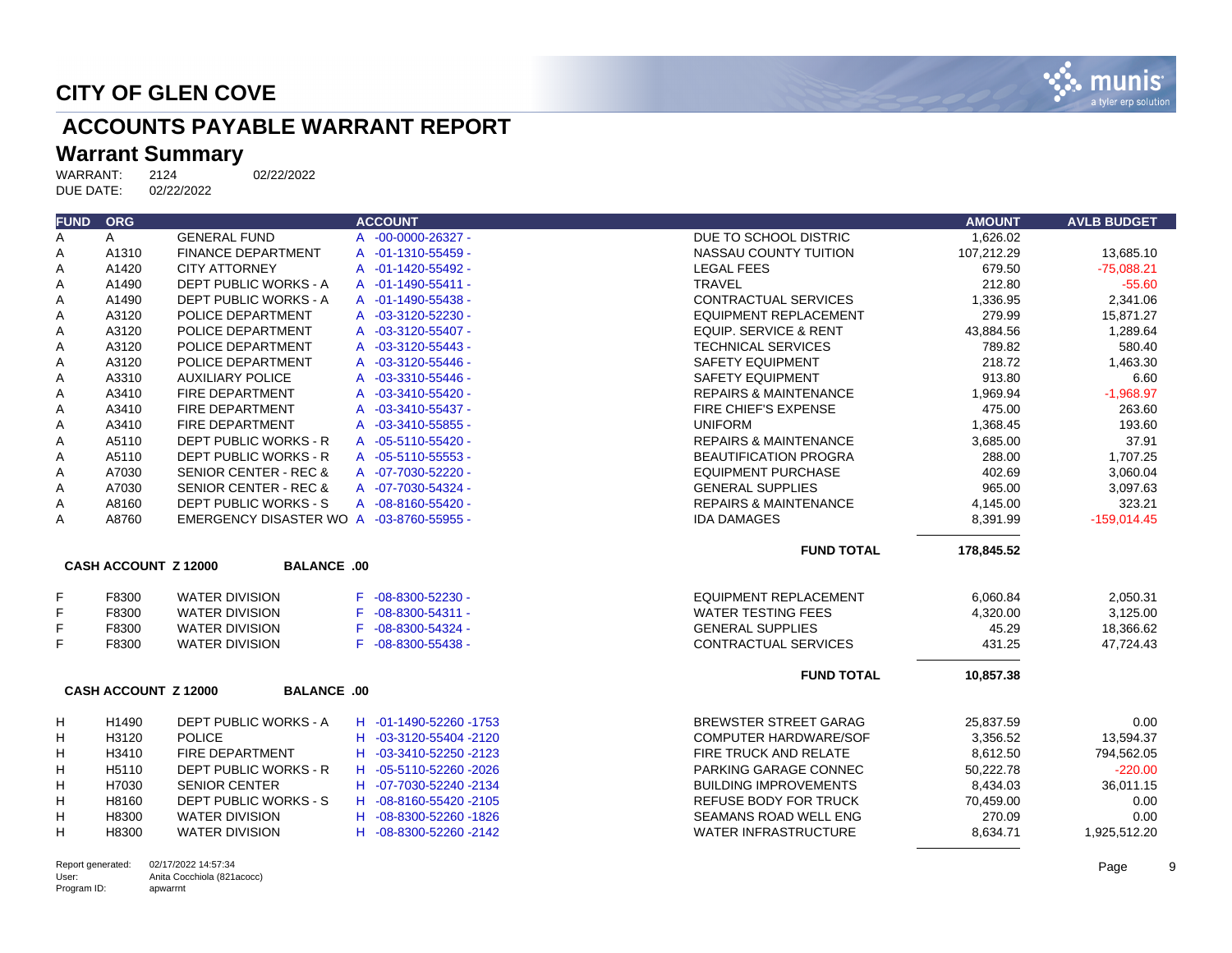| <b>CITY OF GLEN COVE</b>    |                                        |                                                    |                          | a tyler erp solution |
|-----------------------------|----------------------------------------|----------------------------------------------------|--------------------------|----------------------|
|                             | <b>ACCOUNTS PAYABLE WARRANT REPORT</b> |                                                    |                          |                      |
| <b>CASH ACCOUNT Z 12000</b> | <b>BALANCE .00</b>                     | <b>FUND TOTAL</b>                                  | 175,827.22               |                      |
|                             |                                        | <b>WARRANT SUMMARY TOTAL</b><br><b>GRAND TOTAL</b> | 365,530.12<br>365,530.12 |                      |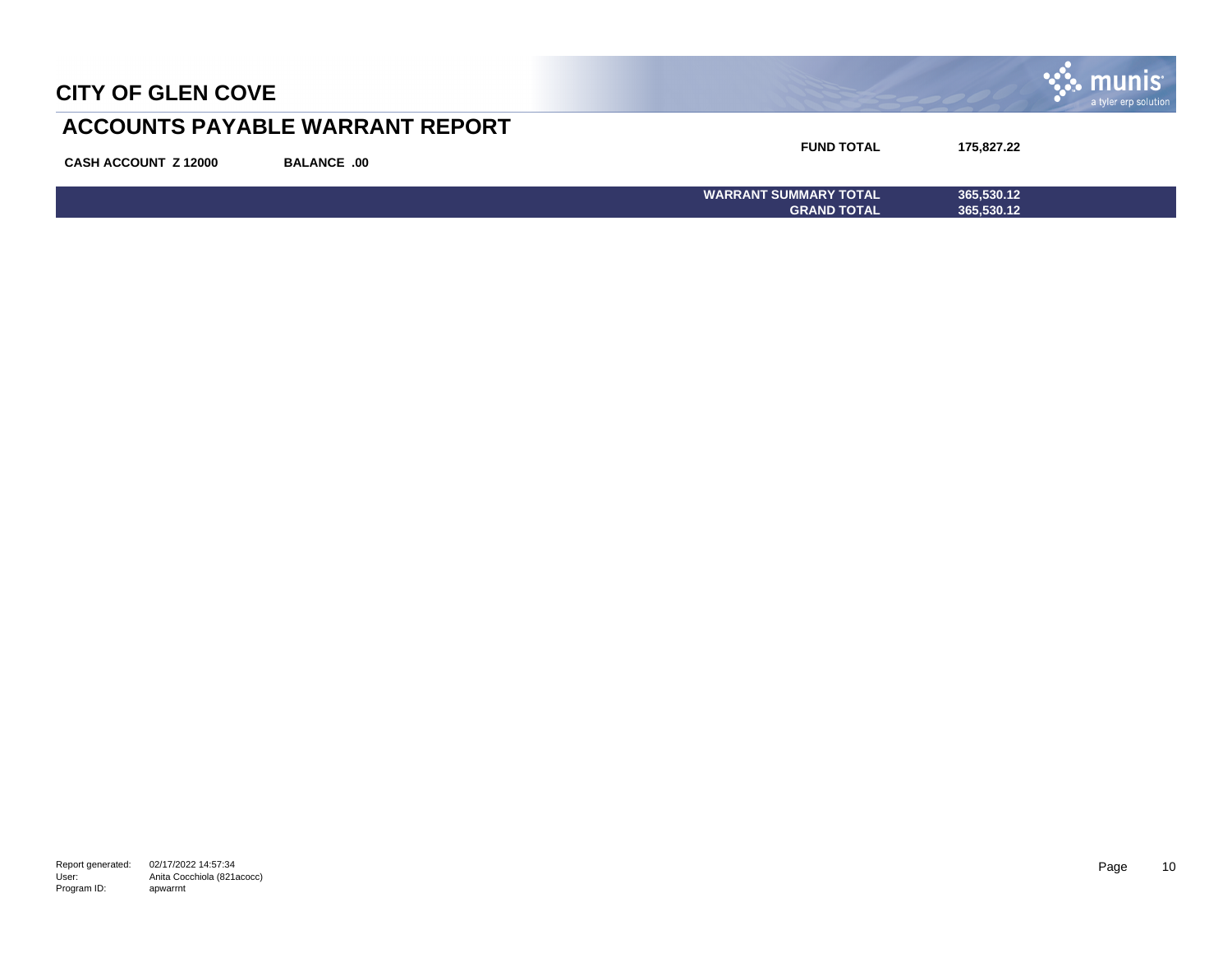

# **ACCOUNTS PAYABLE WARRANT REPORT**

# **Warrant List by Voucher**<br>WARRANT: 2124 02/22/2022

WARRANT: 2124<br>DUE DATE: 02/22/2022 DUE DATE:

| <b>VOUCHER</b>       | <b>VENDOR</b>                           | <b>DOCUMENT</b> | <b>INVOICE</b> | PO     | <b>TYPE</b> | <b>DUE DATE</b> | <b>AMOUNT COMMENT</b>           |
|----------------------|-----------------------------------------|-----------------|----------------|--------|-------------|-----------------|---------------------------------|
| 116167               | 40130 D & B ENGINEERS & ARCHITE         | 117866          | 134298         | 180942 | <b>INV</b>  | 12/31/2021      | 6.114.05 ENGINEERING SERVICES   |
| 116168               | 40130 D & B ENGINEERS & ARCHITE         | 117867          | 134299         | 180942 | <b>INV</b>  | 12/31/2021      | 1.219.08 ENGINEERING SERVICES   |
| 116169               | 80400 H2M ARCHITECTS + ENGINEER 117868  |                 | 224155         | 210380 | <b>INV</b>  | 12/31/2021      | 8.434.03 ENGINEERING COSTS FOR  |
| 116170               | 144891 NORTH SHORE FIRE EQUIPMEN 117869 |                 | 1249399        | 210104 | <b>INV</b>  | 12/31/2021      | 218.72 MAINTENANCE OF FIRE E    |
| 116171               | 10720 U.S. BANK NATIONAL ASSOCI         | 117870          | 437498512R     | 210060 | <b>INV</b>  | 12/31/2021      | 43,884.56 RADIO LEASE           |
| 116172               | 160800 PICKERING, G.E. INC.             | 117871          | 11-210727      |        | <b>INV</b>  | 12/31/2021      | 913.80 FIRST AID KITS FOR VE    |
| 116173               | 10863 CAROUSEL INDUSTRIES OF NO 117872  |                 | 2659297        |        | <b>INV</b>  | 12/31/2021      | 342.97 911 EQUIPMENT MOVE (H    |
| 116174               | 230555 W.B. MASON OFFICE SUPPLIE        | 117873          | 226994786      | 210409 | <b>INV</b>  | 12/31/2021      | 490.60 PURCHASE OF VACUUMS      |
| 116213               | 59007 EMERGENCY RESPONDER PRODUI7912    |                 | 3312145        |        | <b>INV</b>  | 12/31/2021      | 314.72 UNIFORM SHIRTS & GLOV    |
| 116214               | 59007 EMERGENCY RESPONDER PRODUI7913    |                 | 12311950 BAL   |        | <b>INV</b>  | 12/31/2021      | 69.99 BALANCE DUE               |
| 116215               | 59007 EMERGENCY RESPONDER PRODUI7914    |                 | 42821          |        | <b>INV</b>  | 12/31/2021      | 165.00 UNIFORM JACKET           |
| 116216               | 59007 EMERGENCY RESPONDER PRODUI7915    |                 | 5192149        |        | <b>INV</b>  | 12/31/2021      | 447.75 NEW CHIEF'S UNIFORM      |
| 116217               | 59007 EMERGENCY RESPONDER PRODUI7916    |                 | 3042150        |        | <b>INV</b>  | 12/31/2021      | 330.99 DEPT BADGES              |
| 116218               | 59007 EMERGENCY RESPONDER PRODUI7917    |                 | 7345005        |        | <b>INV</b>  | 12/31/2021      | 10.00 SEW PATCH                 |
| 116219               | 59007 EMERGENCY RESPONDER PRODUI7918    |                 | 7345007        |        | <b>INV</b>  | 12/31/2021      | 10.00 SEW PATCH                 |
| 116220               | 59007 EMERGENCY RESPONDER PRODUI7920    |                 | 4345008        |        | <b>INV</b>  | 12/31/2021      | 10.00 SEW PATCH                 |
| 116221               | 59007 EMERGENCY RESPONDER PRODUI7921    |                 | 7345009        |        | <b>INV</b>  | 12/31/2021      | 10.00 SEW PATCH                 |
| 116223               | 122025 LONG ISLAND SANITATION EQ        | 117922          | 39839          | 210349 | <b>INV</b>  | 12/31/2021      | 74,604.00 20YD REFUSE BODY      |
| 116224               | 10770 BOND, SCHOENECK & KING, P         | 117923          | 19900836       |        | <b>INV</b>  | 12/31/2021      | 679.50 PROFESSIONAL SERVICES    |
| 116267               | 120255 LIRO ENGINEERS, INC.             | 117964          | 2113401        | 210326 | <b>INV</b>  | 12/31/2021      | 50,222.78 DOWNTOWN PARKING TRAF |
| 116268               | 160031 PRECISION ART SHIELDS, LT        | 117965          | 213799         |        | <b>INV</b>  | 12/31/2021      | 475.00 (2) CHIEF HELMET SHIE    |
| 116269               | 160390 PACE ANALYTICAL SERVICES.        | 117966          | 2270012536     | 210185 | <b>INV</b>  | 12/31/2021      | 4.320.00 REQUIRED WATER MONITO  |
| 116332               | 60120 FOREST IRON WORKS                 | 118029          | 14311          | 210311 | <b>INV</b>  | 12/31/2021      | 3,685.00 REPAIRS TO SIDEWALK A  |
| 116333               | 12457 ARBOR DAY FOUNDATION              | 118030          | SS12907591     | 210408 | <b>INV</b>  | 12/31/2021      | 288.00 SEASONAL TOTE BAGS       |
| 116334               | 133405 MOUNTAIN A/C & HEATING CO        | 118031          | 56807          |        | <b>INV</b>  | 12/31/2021      | 325.00 REPAIR ICE MACHINE       |
| 116335               | 133405 MOUNTAIN A/C & HEATING CO        | 118032          | 56813          |        | <b>INV</b>  | 12/31/2021      | 237.19 REPAIR ICE MACHINE       |
| 116336               | 133405 MOUNTAIN A/C & HEATING CO        | 118033          | 55972          |        | <b>INV</b>  | 12/31/2021      | 314.00 REPAIRS TO ICE MACHIN    |
| 116337               | 133405 MOUNTAIN A/C & HEATING CO        | 118034          | 55979          |        | <b>INV</b>  | 12/31/2021      | 382.00 REPAIR ICE MACHINE       |
| 116338               | 133405 MOUNTAIN A/C & HEATING CO        | 118035          | 56847          |        | <b>INV</b>  | 12/31/2021      | 646.75 REPAIR 2ND FLOOR FREE    |
| 116339               | 40130 D & B ENGINEERS & ARCHITE         | 118036          | 134493         |        | <b>INV</b>  | 12/31/2021      | 431.25 DP ROAD / AST - A/O D    |
| 116340               | 40130 D & B ENGINEERS & ARCHITE         | 118037          | 134494         | 210246 | <b>INV</b>  | 12/31/2021      | 1.571.67 ENGINEERING SERVICES   |
| 116341               | 120021 LONG ISLAND FOREIGN AUTO         | 118038          | 10280317 WATER |        | <b>INV</b>  | 12/31/2021      | 45.29 OIL #34                   |
| 116342               | 60077 FIREMATIC SUPPLY CO.              | 118039          | 394213         | 210399 | <b>INV</b>  | 12/31/2021      | 8,612.50 PURCHASE OF THERMAL I  |
| 116350               | 190472 SAULINO, LOUIS                   | 118047          | NOV-DEC 21     |        | <b>INV</b>  | 12/31/2021      | 212.80 DAILY MILEAGE REIMBUR    |
| 116351               | 10358 HIRANI ENGINEERING & LAND         | 118048          | #4 19-0156-3   | 190878 | <b>INV</b>  | 12/31/2021      | 25,837.59 ENGINEERING SERVICES  |
| 116367               | 10043 AMAZON CAPITAL SERVICES           | 118064          | 1N1D-7MVQ-H3LR | 210405 | <b>INV</b>  | 12/31/2021      | 402.69 GENERAL SUPPLIES         |
| 116368               | 10369 WESTAR CONSTRUCTION GROUP 18065   |                 | 2499R          | 210416 | <b>INV</b>  | 12/31/2021      | 7,558.42 REFURBISHMENT OF LOWE  |
| 116369               | 141260 NASSAU COUNTY TREASURER 118066   |                 | GC 2021-4      |        | <b>INV</b>  | 12/31/2021      | 107,212.29 TUITION CHARGEBACK   |
| 116370               | 220300 VALLEY SPORT & TROPHY            | 118067          | 8268           | 210342 | <b>INV</b>  | 12/31/2021      | 965.00 PURCHASE OF MEN'S AND    |
| 116371               | 130288 MOTIVE PARTS COMPANY, INC 118068 |                 | 50860          |        | <b>INV</b>  | 12/31/2021      | 45.00 TRUCK INSPECTION          |
| Report generated:    | 02/17/2022 14:57:34                     |                 |                |        |             |                 | 11<br>Page                      |
| User:<br>Program ID: | Anita Cocchiola (821acocc)<br>apwarrnt  |                 |                |        |             |                 |                                 |